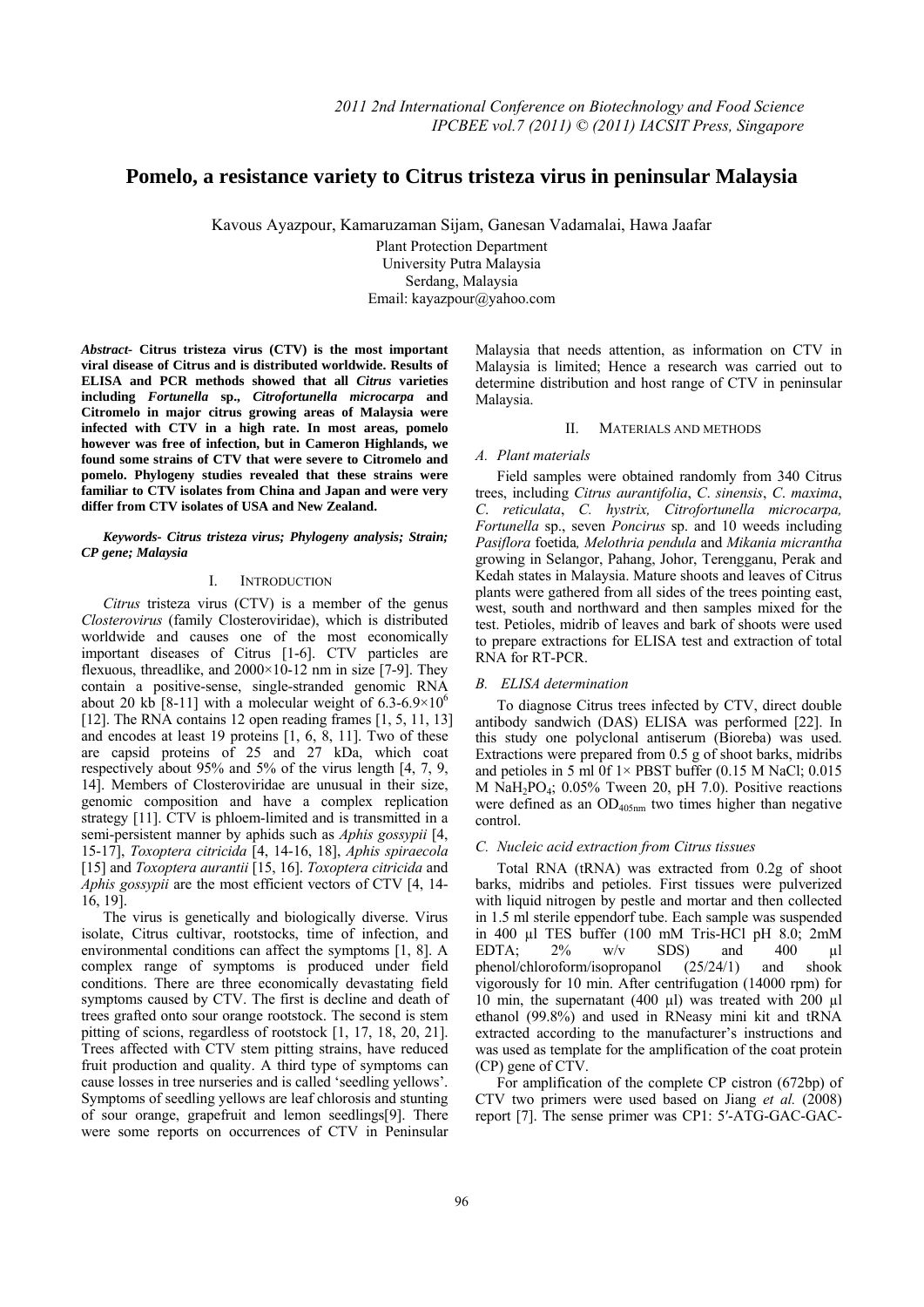## GAA-ACA-AAG-AA-3′ and the anti sense primer was CP2: 5′-TCA-ACG-TGT-GTT-GAA-TTT-CC-3′.

## *D. cDNA synthesis and polymerase chain reaction amplification*

Using tRNAs extracted from Citrus tissues as templates and CP2 as primer cDNA was synthesized. The total reaction volume was 40 µl, which contained 50 mM Tris-HCl (pH 8.3), 50 mM KCl, 4 mM MgCl2, 10 mM DTT, 0.2 mM each of the four dNTPs, 1 µm CP2, 20 U reverse transcriptase, and 18.75 µl extracted RNA. First tRNA and primer were mixed gently, heated for 10 min at 65ºC, and then immediately cooled on ice. After this, other materials were added and the contents were mixed gently and incubated at 25 °C for 10 min, 42°C for 60 min and 72°C for 10 min., respectively. The PCR amplification was performed in 25 µl of reaction mixture containing 10 mM Tris-HCl (pH 8.3), 50 mM KCl, 0.05 mM each of the four dNTPs, 2 mM MgCl2, 0.3 µM of each primer (CP1, CP2), 1.25 U Taq DNA polymerase (iNtRON Biotechnology) and 1-4 µl of RT mixture. The PCR cycling profile consisted of one cycle at 94 °C for 5 min., followed by 35 cycles of 94 °C for 30 sec, 56 °C for 1 min, and 72 °C for 1 min, with a final extension step at 72 °C for 10 min. PCR amplified fragments were separated in 1.2% agarose gels in Tris-borate (TBE) buffer (89 mM Tris; 89 mM boric acid; two mM EDTA, pH 8.3). After electrophoresis, the gels were stained in 0.5 µg/ml ethidium bromide and analyzed using BIO imaging system (Syngene). A 100 bp DNA Ladder (Fermentas) was used as a nucleic acid marker.

#### III. RESULTS

PCR results showed that these primers (CP1 and CP2) could amplify a part of the genome of all isolates of CTV and produced a band of about 672 bp in agarose gel electrophoresis (Figure **1**). The results of CTV infection survey by using ELISA and PCR methods showed that the virus was present in all samples from different varieties of *Citrus* collected from Peninsular Malaysia (Table 1). In Keluang area, virus infection was observed in three years old *C. hystrix*, *C. aurantifolia* and *C. microcarpa* trees. This suggests that these trees were propagated from CTV infected materials.

This survey showed that in almost areas, all pomelo trees were free of virus infection, except for Cameron Highland areas where CTV was detected in both pomelo and citromelo trees. The sequences of the coat protein gene of these isolates were compared with some other isolates in the world. Phylogeny tree of these isolates in comparison with 10 isolates from other countries showed that AMC2 and AMC7 much close to CT-W1, isolated from *Poncirus* in China and also close to NUagA isolate from Japan and ML12 isolate from China. They are grouped in one cluster. AMC6 and Bangalore isolate from India are placed in another cluster. Resistant break isolates (NZRB-M17, NZRB-G90 and NZRB-TH28) from New Zealand produce a completely separate cluster. These strains had been isolated from *Poncirus*. T36, T30 and T385 are grouped in another cluster and had the most distance from the others (Figure 2).

TABLE 1. TOTAL NUMBER OF SAMPLES, NUMBER OF CTV INFECTED PLANTS AND PERCENTAGE OF CTV INFECTION RESULTED FROM THE CTV INFECTION SURVEY FOR VARIOUS VARIETIES, PERFORMANCE BY ELISA AND PCR TESTS.

| Variety                        | Total<br>samples | <b>CTV</b><br>infected | %infection     |
|--------------------------------|------------------|------------------------|----------------|
| C. sinensis                    | 21               | 17                     | 80.95          |
| Lemons                         | 7                | $\overline{4}$         | 57.14          |
| Citrumelo                      | 3                | $\overline{2}$         | 66.67          |
| C. limonia                     | 2                | $\overline{2}$         | 100            |
| C. hystrix                     | 22               | 21                     | 95.45          |
| $\overline{C}$<br>aurantifolia | 62               | 59                     | 95.16          |
| C. reticulata                  | 66               | 44                     | 66.67          |
| Fortunella sp.                 | 15               | 15                     | 100            |
| C. microcarpa                  | 50               | 50                     | 100            |
| Poncirus                       | 7                | $\theta$               | $\theta$       |
| Mikania<br>micrantha           | 3                | $\theta$               | $\overline{0}$ |
| Melothria<br>pendula           | 3                | $\overline{0}$         | $\overline{0}$ |
| Pasiflora<br>foetida           | 4                | $\theta$               | $\Omega$       |
| C. maxima                      | 92               | $\overline{2}$         | 2.02           |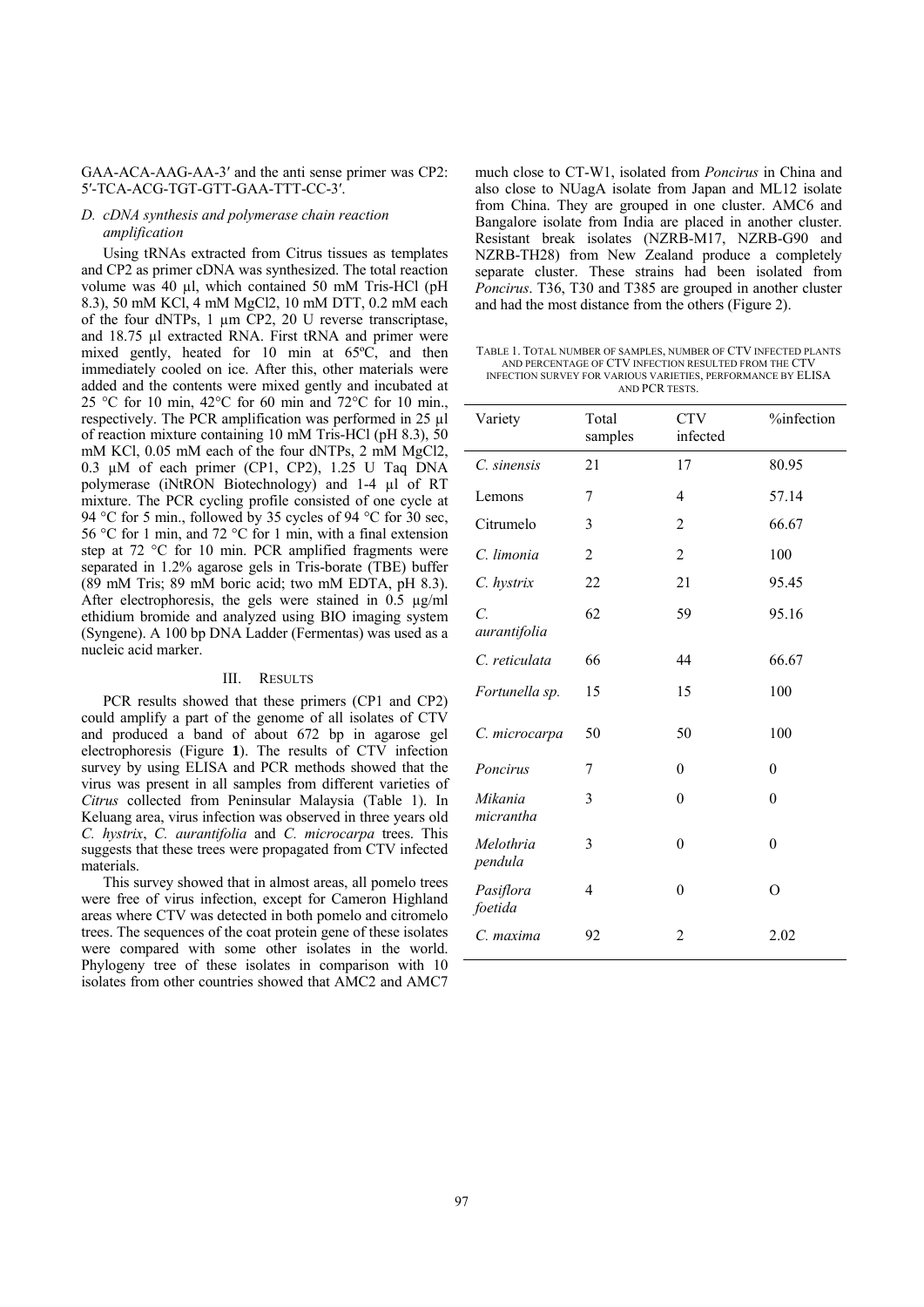

Figure 1. PCR product profile of some Malaysian citrus tristeza virus isolates in 1.2% agarose gel. M, molecular marker; line 1-17, infected plants; line 18, healthy plant.



Figure 2. The bootstrap phylogenetic tree of pomelo and Poncirus isolates of citrus tristeza virus from Malaysia in comparison to 10 isolates from around the word, were conducted using MEGA software version 4 [23].

## IV. DISCUSSION

Although the CTV infection rate is very high in citrus growing areas of Malaysia but, the symptoms are hidden. According to our observations and discussion with Citrus growers in Malaysia, the Citrus trees are propagated by air layering method. Decline and death of trees could be accomplished when the trees are grafted onto sour orange rootstocks [1, 17, 18, 20, 21], so we cannot observe death or decline of trees in Malaysia, because they are propagated by air layering method. Stem pitting occurs on scions when grafted on rootstocks  $[1, 17, 18, 20, 21]$ , however we cannot find this symptom in *Citrus* orchards of Malaysia.

Some species, such as Mexican lime (C. aurantifolia), are very sensitive to CTV infection and show disease symptoms with most CTV strains, whereas others, such as

grapefruit and sweet orange  $(C.$  sinensis), are affected only by severe strains. Although sour orange is sensitive as a rootstock, seedlings accumulate virus at low titer with most CTV isolates. General resistance to CTV has been observed in trifoliate orange (*Poncirus trifoliata* (L.) Raf.), and resistance to some isolates occurrs in pomelo (C. grandis) and kumquat (*Fortunella crassifolia*) [13].

According to these results, it is supposed that in Malaysia pomelo in the most areas is resistant to CTV, but infected pomelos can be found in Cameron Highlands. We suppose that some aggressive strains have been present in Cameron highlands or imported from other countries, since these samples were collected from the citrus collection of Malaysian Agricultural Research and Development Institute (MARDI) of Cameron Highlands, or they were local strains, propagated in and limited to this area. So, it is recommended